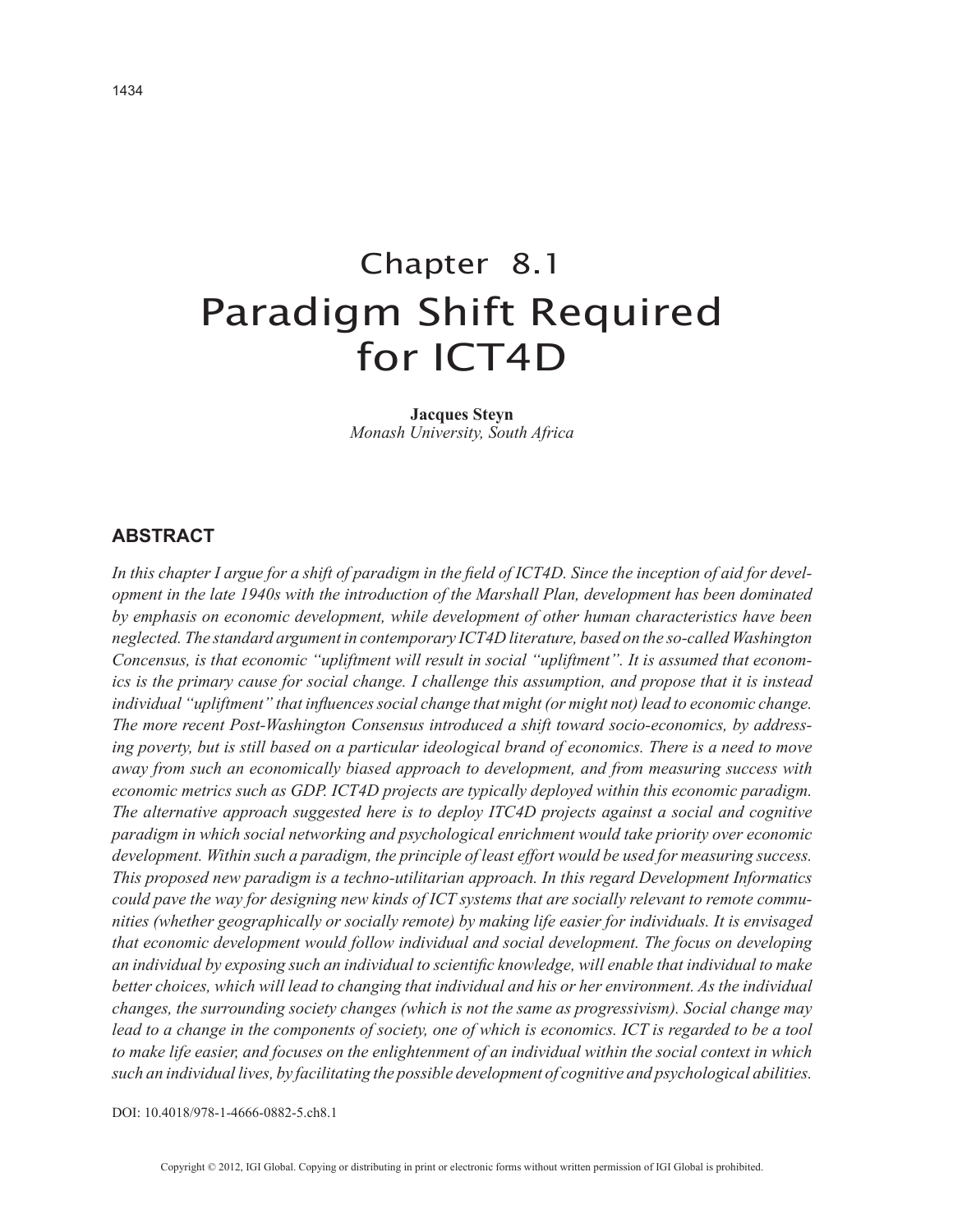## **DIVIDES**

There are different views of the role of ICT for development. Optimists regard ICTs as the solution to all problems, pessimists argue ICTs increase the divide, and realists see communities adapting new technologies (Polikanov & Abramova, 2003). Heeks (2008) presents a fair summary of current thinking in ICT4D. He provides an overview of how thinking about ICT4D has changed over the past few decades and suggests some approaches to address the failures of the past. In this context, according to him, an interdisciplinary approach between computer science, information science and development studies is required. Heeks points the road away from the failures of the past, of what he calls the first generation (version 1) of ICT4D, towards a reframing of many of the issues into an ICT4D 2.0 framework. This is admirable, and social activists would be happy if this could be achieved. However, there are still several assumptions not mentioned by Heeks, that we, as critical theorists, need to address. Not only the assumptions need to be reconsidered, but the paradigm underlying the programs implementing ICT4D.

A reader might object to so much emphasis on economic theory in this chapter. My reply would be that the standard justification for deploying ICT systems in developing regions is predominantly economic. The terms "development", "upliftment", "betterment", "bridging the divide" and others as used in the field have strong undertones of economic ideology, as will be shown in this chapter. A second reason for addressing economics is that the governments of by far the majority of poor developing regions do not have a large enough tax-based income to provide basic services such as water, energy and transport networks, and definitely not for ICT networks. They are dependent on foreign aid. However, despite the roughly USD2.3 trillion spent over the past half a century on aid (see e.g. Easterly, 2006), only the fool hardy could still believe that aid is successful.

Divides between social groups are typically measured with reference to economics. But the matter of divisions is much more complex. There are at least three types of digital divide that should be discussed in the context of development. Firstly, the operational divide concerns availability of ICT and access to ICT systems. This requires an infrastructure for ICT to operate, and devices for access. Secondly, the cultural divide refers to a social dimension where some groups may not have either technological or social access to dominant social networks (Castells, 2004a). Thirdly, political divides exclude some groups or individuals of communities. Castells points to Mulgan who observed that networks are also created to gain position of power, which of course leads to the dominance of some groups and consequently exclusion of others (Castells, 2004a: 23).

Ostensibly ICT4D is about overcoming the digital divide operationally. At least, that is what is often claimed in the media. However, ICT4D could also empower communities to overcome the other forms of divide. Equal access offers the ability to bypass political power structures. And whereas in the physical world dominant social structures are easy to observe, in the virtual world such barriers are less pronounced.

Making networks available operationally is not necessarily a neutral goal, as the justification is often to enable communities to join the trend toward globalization, which has a political agenda – the power-play of neo-colonialism in the form of globalization, corporatism and western culture. The donor group typically decides what is important for the receiving group, and that is politics. Among donors I include donor agencies, governments, NGO's, organizations such as the IMF, World Bank, UN, philanthropists and even social activists. The receivers are communities regarded as being on the wrong side of some divide in the context of ICT4D, typically the digital divide, which most often refers to remote communities, whether geographical or social, as well as to the so-called developing world, or the